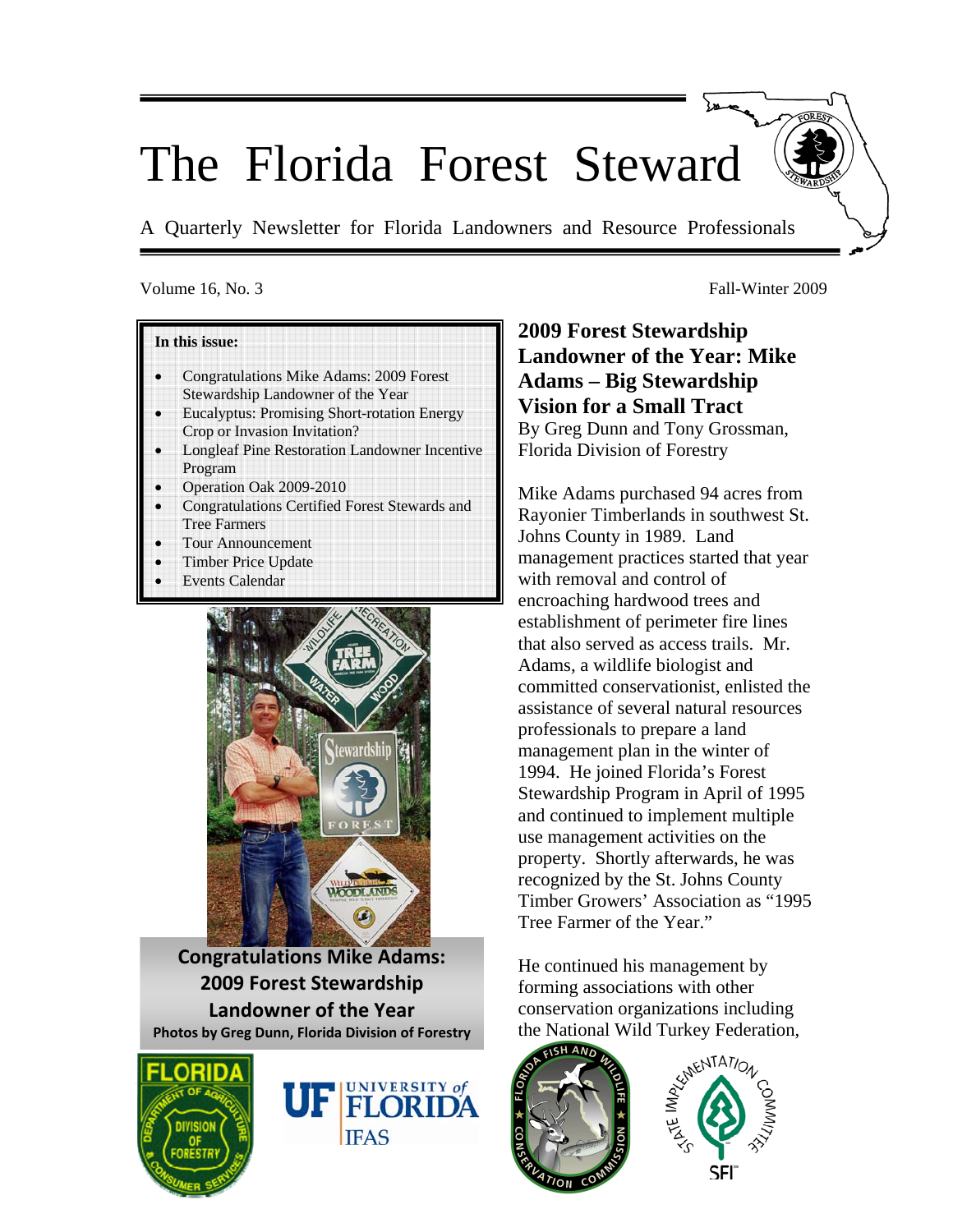

U.S. Fish & Wildlife Service, and the American Tree Farm System. Through the technical assistance and educational programs provided through the Stewardship Program, he has productively managed the property for timber, wildlife, recreation and aesthetics. Having made great progress in a relatively short time, he was certified as a Forest Steward in August of 2001. Since then, his Saturiwa Conservation Area has become one of the finest examples of sustainable, multipleuse forest management in Florida, earning Mr. Adams the title of Florida's Forest Stewardship Landowner of the Year.

Saturiwa Conservation Area was named after a Timucuan Indian chief who reigned over much of area along the St. Johns River in northeast Florida some 400 years ago. It is a unique mix of natural flatwoods and planted pines, cypress ponds, bay ecotone, riverine hardwood swamp and about one-half mile of highquality St. Johns River shoreline. Adding to the habitat diversity are wildlife openings, a trail system and a recreational fish pond. Mr. Adams' multiple-use management objectives for the property incorporate timber, wildlife habitat, soil and water conservation, recreation, education and aesthetics. Timber management on the property is based on sound forest management principles and practices, and provides a sustainable income from the sale of timber products.

Wildlife management is targeted for both game and non-game species such as quail, turkey, waterfowl, whitetail deer, bobcat, fox, black bear, reptiles, amphibians, song birds, and protected species such as gopher tortoise, eastern indigo snake, bald eagle and other birds of prey. Manatee and otter in the St. Johns River also benefit from wildlife, timber and water quality management activities on these lands. Dense pine plantations, once overcrowded with trees and excessive wildfire fuels, are now open forests with an increasingly diverse understory.

Restoration of the long leaf pine ecosystem, once common to the Southeast, is a long term goal. He continues to use selection harvesting, prescribed fire, wildlife management and other techniques to restore his forest land to a more natural condition not seen in this part of Florida for over half a century.

Mr. Adams and his family are an outstanding example of the potential of small forest ownerships. In spite of the increasing pressure of development from nearby St. Augustine, he defends and promotes fundamental land conservation goals. Saturiwa is also a

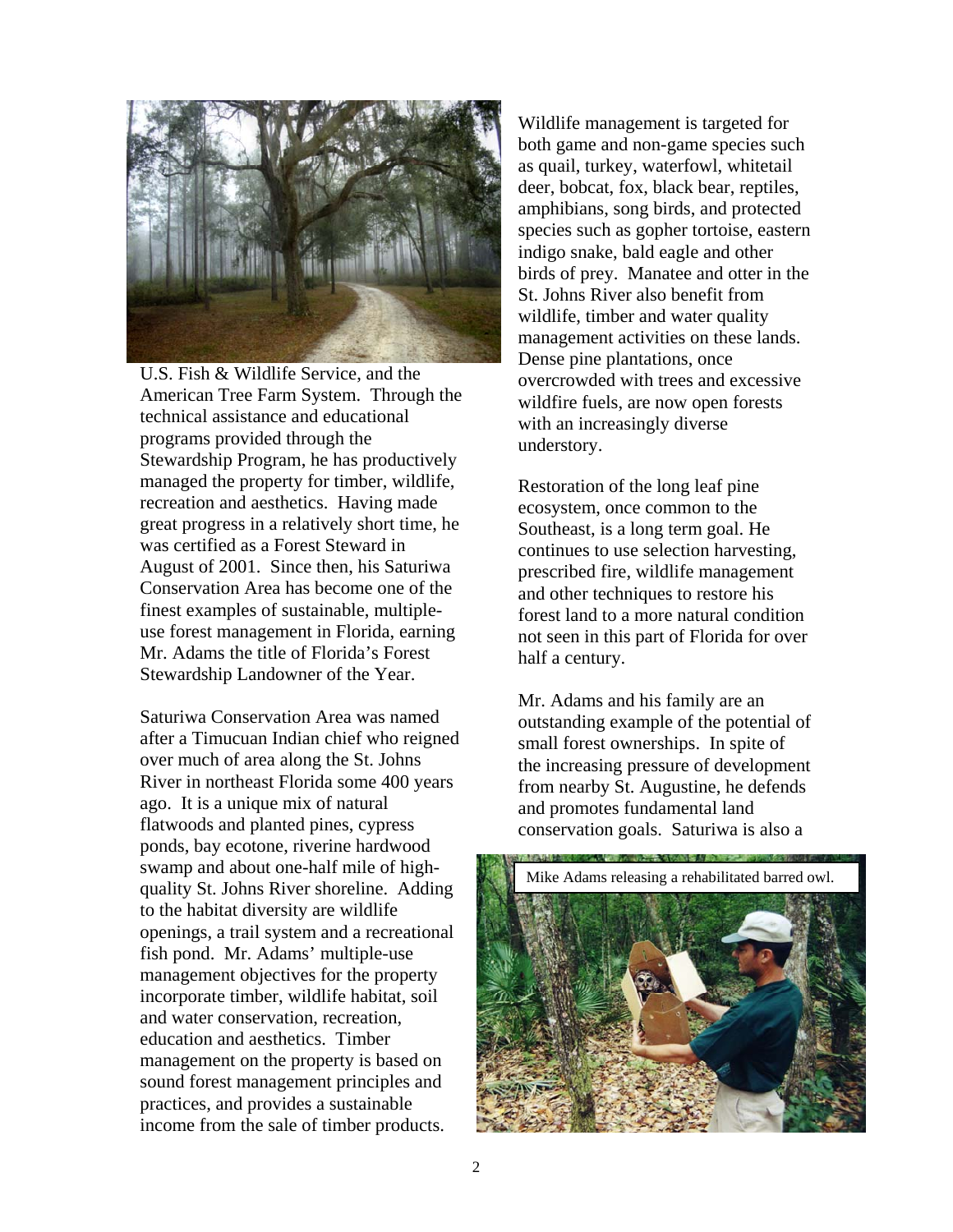rehabilitated wildlife release site and a water quality monitoring station as part of the Watershed Action Volunteer program with the St. Johns River Water Management District.

Mr. Adams shares his love of this land not only with his family, but also with the community by inviting local school classes, government agencies and environmental interest groups to visit the property and learn about the region's natural and cultural resources. He plans on managing these land and water resources for many years, providing clean abundant water, wildlife habitat, clean air, timber products, carbon sequestration and educational opportunities. The Adams' legacy will surely benefit both current and future generations.

Join us for a tour of the property on February 25, 2010. Details are in this newsletter. Register early!

# *Eucalyptus***: Promising Shortrotation Energy Crop or Invasion Invitation?**

By Chris Demers, UF-IFAS School of Forest Resources and Conservation (SFRC), Doria Gordon, The Nature Conservancy, and D. L. Rockwood, SFRC

As Walton County Extension Agent Mike Goodchild says on his voicemail, "Woody biomass is where it's at." It wasn't long ago that we were writing about the woodto-energy issue as something that might come about in the future, at least on the public utility scale. Pulp mills have been producing their own energy from tree bark, sawdust and process by-products for many years. However, as we prepare this edition of the Newsletter, at least two 100 megawatt wood-fueled municipal energy plants are planned in Florida and are likely to be in commercial operation within the

next three to five years. The big question many of us have about these developments is will there be enough wood to supply these and future energy plants in the long term and where will the wood come from? According to recent data, by 2020 we may need up to two million green tons of additional small-tree wood and up to four million green tons of chips to meet the demand for the announced energy-wood projects in Florida, including the two energy plants mentioned above (Nowak, 2009).

This demand will be met by some combination of residues from timber harvests or other forest stand treatments, urban waste wood and small-tree harvests. More details on the projected mix are forthcoming. A report by a Woody Biomass Economic Study Team is due to the Florida Legislature in March, 2010, and that will be summarized in a future issue of this Newsletter.

So what does *Eucalyptus* have to do with this? Won't we be able to meet biomass demand with native pines and hardwoods? That's the big question. If future long-term demand for energy wood exceeds what is available from the native mix, we may need dedicated feed stocks of faster-growing species to close the gap.

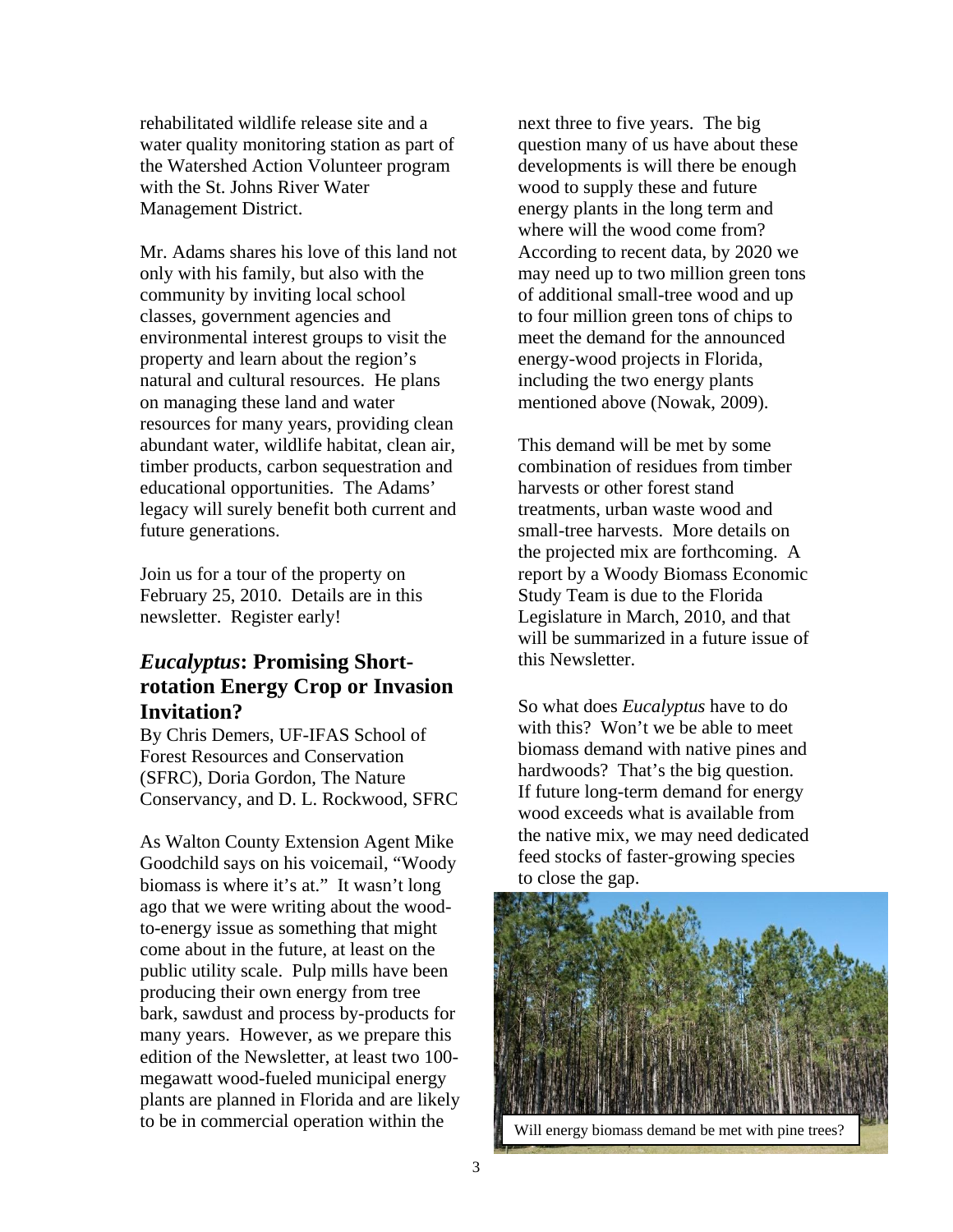#### **Fast growing hardwoods**

Biomass research has been conducted at the University of Florida since the late 1970's and much of that has focused on *Eucalyptus* species, particularly the species *E. grandis* and *E. amplifolia*  (Stricker et al. 2000). These species are hardy, fast-growing trees that can reach a height of 90 feet and deliver a high volume feedstock for many applications including windbreaks, land reclamation, mulch and various forms of energy production (Andreu et al. 2009). Other species such as cottonwood are also being investigated for these uses. The big advantage of using *Eucalyptus* for these purposes is their fast growth and ability to regenerate from the cut stump.

#### **Cold-tolerant** *Eucalyptus* **varieties**

The *Eucalyptus* species tested in Florida have historically had limited ranges due to low cold tolerance. While *E. grandis* is grown commercially on some 50 million acres in 90 countries, it is relatively intolerant of cold and has historically been limited to central and south Florida, where it has been grown as a commercial crop on some 15,000 acres since the 1960s. Through selection and testing, however, the UF-IFAS School of Forest Resources and Conservation has developed and released four new cultivars of *E. grandis* that are approved for commercial use when following specified guidelines (see http://ffsp.net/resources/itn09-01-04.pdf for details). Three of these clones have grown in Gainesville since 1995, and they could be deployed in north Florida.

*E. amplifolia* is more cold tolerant and has been grown successfully in northern Florida, including an 80 acre plantation near Old Town, and southern Georgia. Commercial production of seedlings of *E.* 



UGA4824096

*amplifolia* started in 1997 and could be expanded in northern Florida and the lower Southeast. In 2010, SFRC will be establishing several field trials in Florida, Louisiana, Texas, Georgia, and Mississippi.

ArborGen, a global planting stock supplier, is developing technologies to increase the productivity of fastgrowing trees, including *Eucalyptus*, to potentially be included in a renewable feedstock portfolio for bioenergy and other products. Part of their effort is focused on genetically enhancing *E. grandis* x *E. europhylla* hybrids to express cold tolerance genes from another species. This process of producing a desired trait in an organism using genes from another species is termed *transgenics*. Observations of the transgenic plants under field conditions has confirmed that the improved trees are exhibiting minimal or no cold damage compared to non-transgenic controls (Hinchee 2009).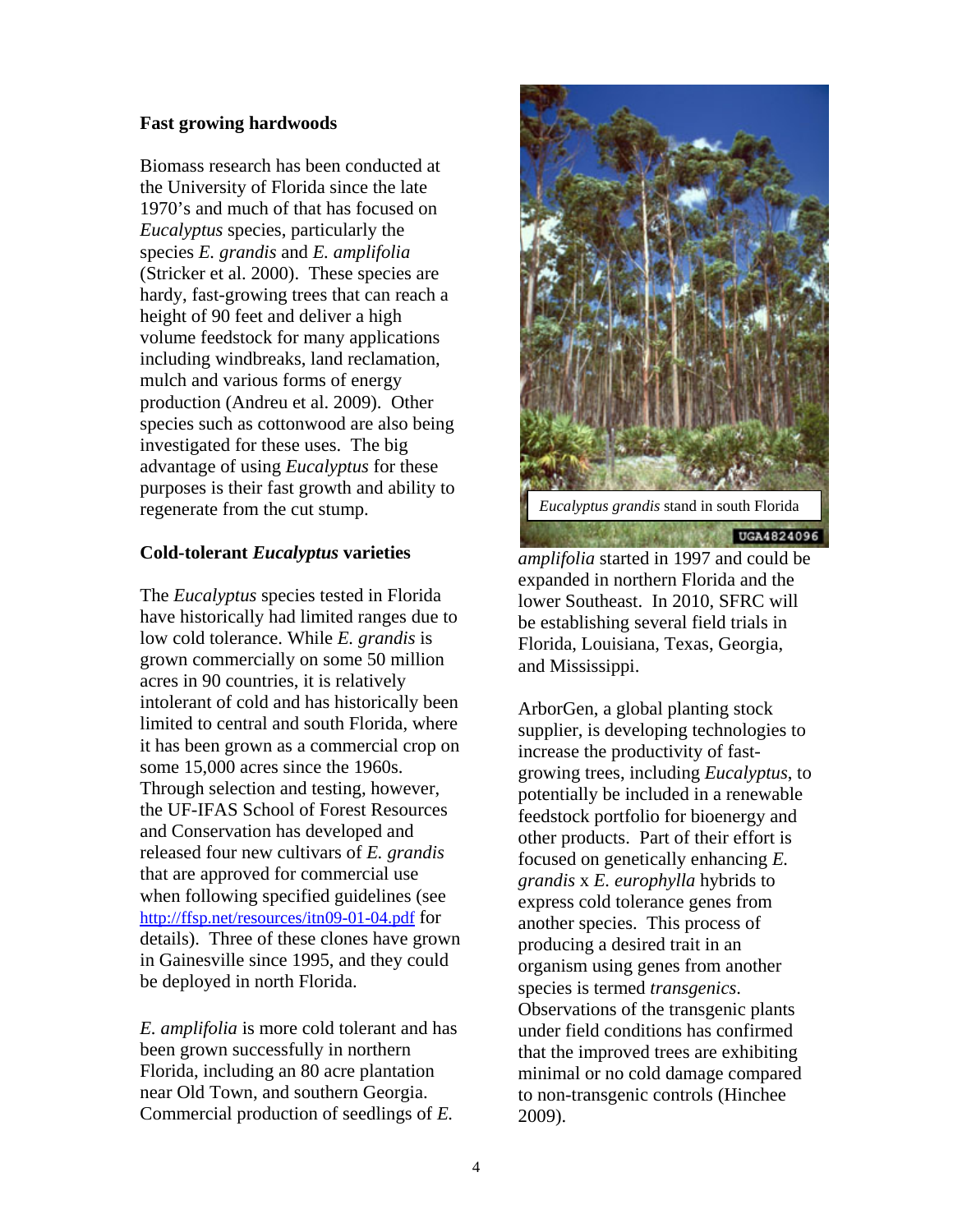#### **Invasion invitation?**

*Eucalyptus* has been in Florida for over 100 years but it is native to Australia. ArborGen's transgenic varieties now in planting trials are new to this region, and there is some concern that these plants may have the potential to become invasive.

We don't know much yet about the potential of the transgenic varieties to become invasive. We know they are now in controlled trial plantings and, according to ArborGen, the new varieties have very low reproductive potential (Hinchee 2009). However, we do have some data on the potential for *E. grandis* and *E. amplifolia* to become invasive.

According to the UF-IFAS Assessment of Non-native Plants in Natural Areas (http://plants.ifas.ufl.edu/assessment/), *E. grandis* is listed in the category, "Invasive – Not Recommended by IFAS" as of July 2009, with the caveat, "recommend only under specific management practices that have been approved by the IFAS Invasive Plants Working Group (IPWG)". The four cold-tolerant cultivars of *E. grandis* discussed above have specified and limited uses approved by the IPWG. Modeled after the national standards in place for managing about 600,000 acres of *E. grandis* in South Africa, the improved practices include harvest prior to setting seed, cultivation in monoculture, control of seedlings, and specified management of buffer areas (see http://plants.ifas.ufl.edu/assessment/spread sheets/specified\_and\_limited\_uses.xls). *E. amplifolia* is listed in the "CAUTION" category as of July 2009. Species with this designation should be managed to

prevent escape, but may be recommended

by IFAS faculty.

These IFAS recommendations are the result of evaluation of both *E. grandis*  and *E. amplifolia* using the Predictive Tool in the UF-IFAS Assessment. The Tool has been adapted for use in Florida from the Australian Weed Risk Assessment system (WRA).

The WRA consists of 49 questions about the history of use and weediness, distribution, climate requirements, biology, and ecology of the plant species. This Predictive Tool is used if species have not escaped into Florida's natural areas but are either recent arrivals to the state or are known to naturalize in areas with similar habitats and climate to Florida, or there is a proposed or new use for a species that would result in higher propagule pressure in Florida. In the IFAS Assessment higher propagule pressure means: cultivation of at least two contiguous acres of a species for bioenergy, or commercial cultivation of a species present in Florida for a new use, or a significant increase in the acreage cultivated. *Eucalyptus grandis* has a history of cultivation in Florida, is not currently found in natural areas, but has been identified as an invader in some areas of the world. As such, this species had been identified for assessment through the predictive tool even without the potential increase in propagule pressure associated with cultivation for biofuel use (Gordon et al 2009).

The long and short of all this is we don't really know if the new hybrid transgenic *Eucalyptus* is an invasion invitation. We can only guess based on the behavior of the closest relative, *E. grandis*, which so far has been collected outside of its cultivated area in at least four locations in Florida (see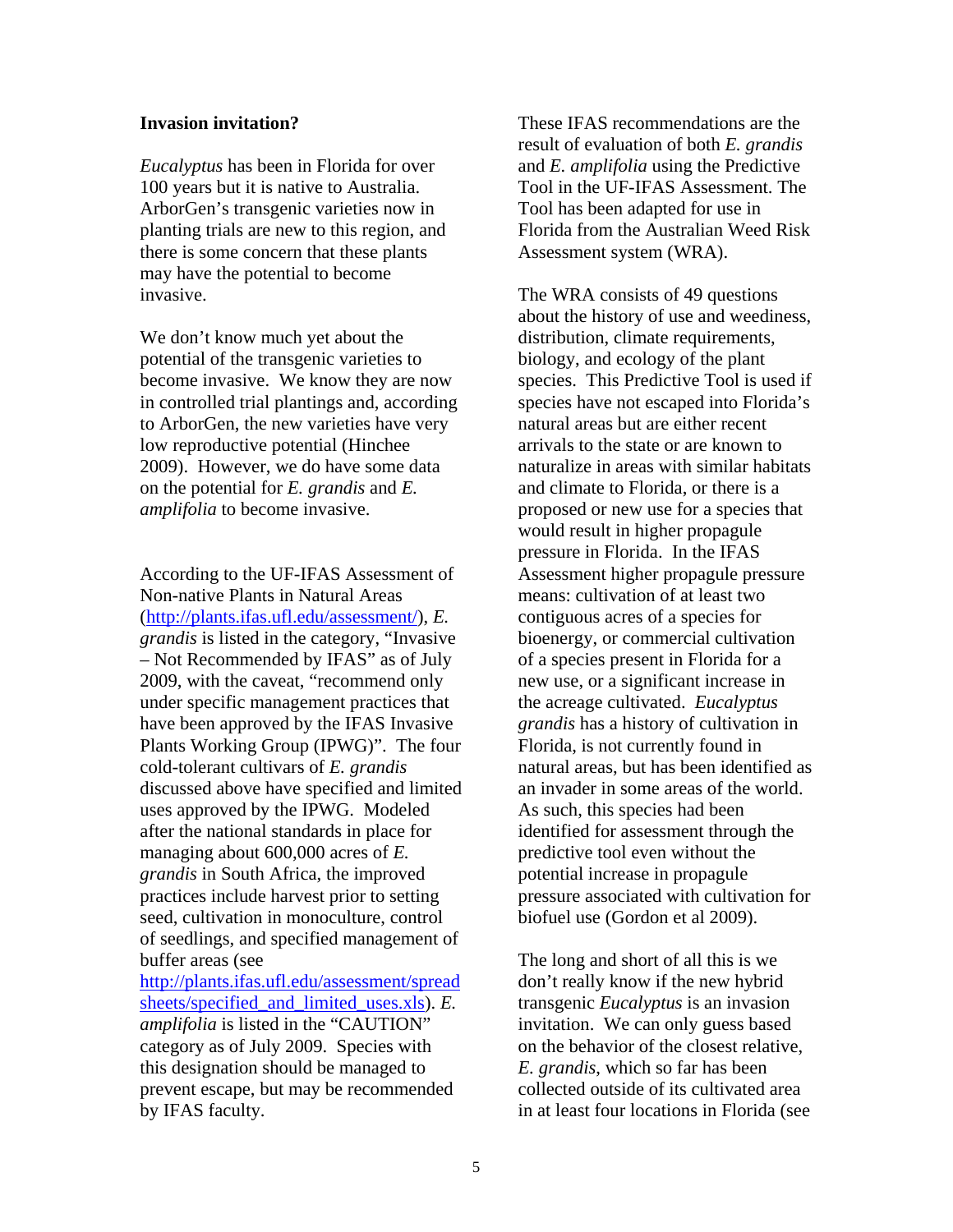http://www.florida.plantatlas.usf.edu/Speci menDetails.aspx?PlantID=39), and is

reported to be invasive in South Africa and New Zealand (Henderson 2001, New Zealand Plant Conservation Network 2005, Forsyth et al. 2004).

Even if the genetically modified *E. grandis* cultivars have low reproductive potential, interbreeding with genotypes already in Florida that are showing some signs of naturalization may transfer greater cold tolerance to plants with higher reproduction. That could lead to an even greater risk of invasion from this plant than is currently predicted. However, careful management can mitigate some of this risk.

#### **Conclusion**

This article skims the surface of this issue and we will continue to report on relevant information about bioenergy over the next few years. There are other exotic plant species, some controversial, that researchers and practitioners are investigating as potential fuel sources for energy production. Each is being or will be closely examined for its efficiency as a biomass crop as well as its potential to become invasive. No single species will be the silver bullet and we must proceed with caution and due diligence to prevent any exotic species established for this purpose from becoming a threat to native plant communities.

#### **References**

Andreu, M., B. Tamang, D. Rockwood, and M. Friedman. 2009. Potential woody species and wood species attributes for windbreaks in Florida. FOR 224. Cooperative Extension Service, University of Florida, Institute of Food and Agricultural Sciences. 10 pp.

Forsyth, G.G, D.M. Richardson, P.J. Brown, and B.W. van Wilgen. 2004. A rapid assessment of the invasive status of Eucalyptus species in two South African provinces. South African Journal of Science 100: 75-77.

Florida Foundation Seed Producers. 2009. Eucalyptus Cultivars. ffsp.net/eucalyptus.html.

Gordon, D., A. Fox, D. Onderdonk, and C. Gantz. 2009. IFAS Assessment - Predictive Tool. University of Florida, Institute of Food and Agricultural Sciences. Center for Aquatic & Invasive Plants. 6 pp.

Henderson, L. 2001. Alien Weeds and Invasive Plants. Plant Protection Research Institute/Agricultural Research Plant Protection Research Institute Handbook No. 12 (South Africa), Council, Pretoria, South Africa. 300 pp.

Hinchee, Maud. "Development of Short Rotation and Freeze Tolerant Trees through Biotechnology for Pulp, Paper and Bioenergy Applications." *Proc. of the 2009 Society of American Foresters National Convention.* Orlando, Florida. September 29-October 4, 2009.

New Zealand Plant Conservation Network 2005. New Zealand Adventive Vascular Plant List.

http://www.nzpcn.org.nz/exotic\_plant\_life\_an d\_weeds/index02.asp?FilterStatus=1&Filter=l.

Nowak, J. "Existing and Proposed Biomass Energy Facilities in Florida". *Presentation at Florida Forestry Association Board of Directors Meeting.* Bear Creek, FL. March 18, 2009.

Nowak, J., D. Rockwood and E. Jokela and G. Peter. "Woody Biomass Feedstocks for Bioenergy in Florida." *Presentation at Farm to Fuel Summit.* Orlando, Florida. July 31, 2008.

Stricker, J., D. Rockwood, S.Segrest, G. Alker, G. Prine, and D. Carter. 2000. Short rotation woody crops for Florida. University of Florida, Institute of Food and Agricultural Sciences. 6 pp.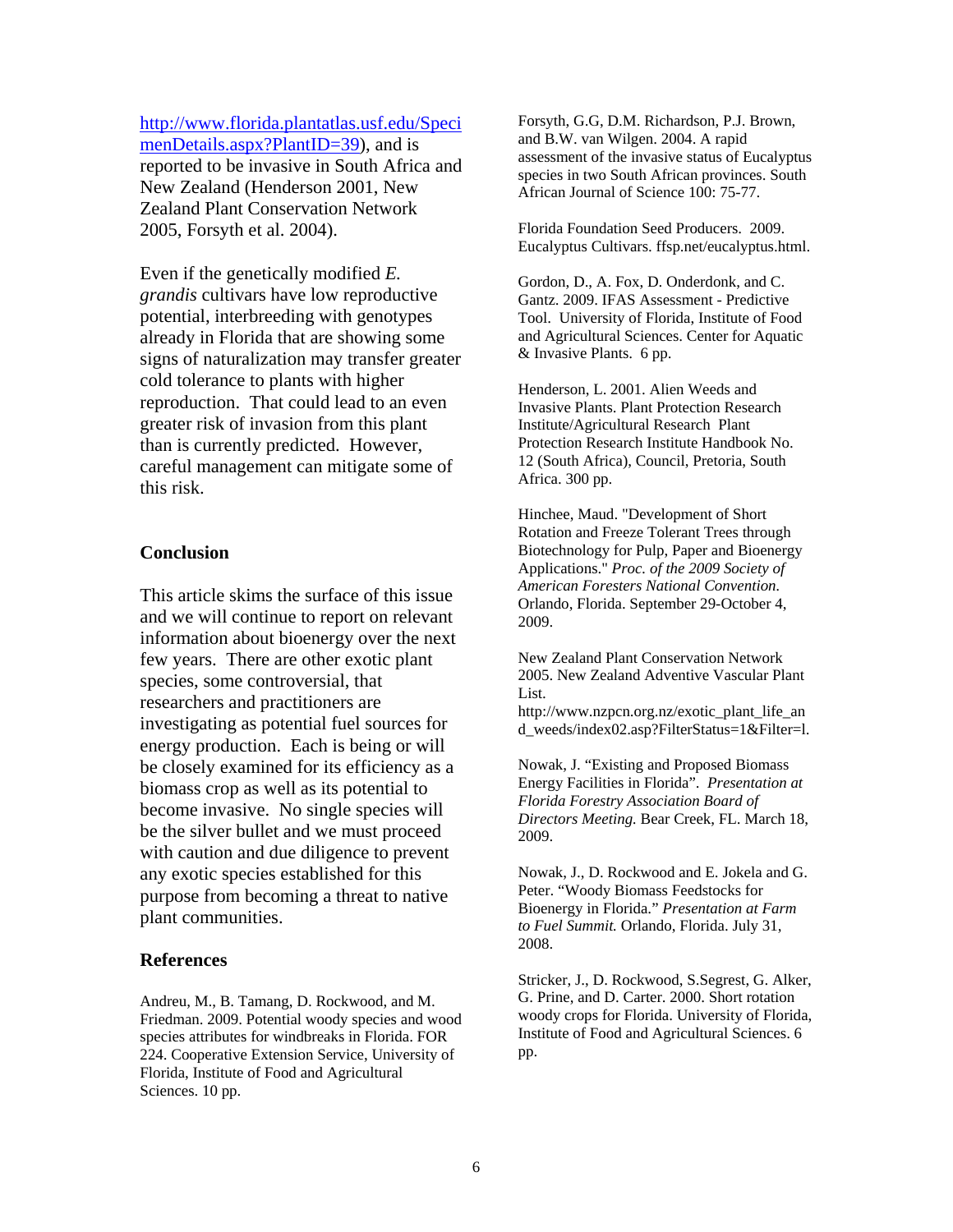## **Longleaf Pine Ecosystem Restoration Private Landowner Incentive Program**  Florida Division of Forestry

The primary objective of the Longleaf Ecosystem Restoration Incentives Program is to increase the acreage of healthy longleaf pine ecosystems in Florida by helping non-industrial private forest (NIPF) landowners to make the long term investment required to establish and maintain this valuable ecosystem. Toward this end, the program offers NIPF landowners incentive payments for conducting certain approved forest management practices that help establish or improve longleaf pine stands. This program is administered by the Florida Division of Forestry (DOF) and is funded through a grant from the USDA Forest Service and the American Recovery and Reinvestment Act.

The program offers incentive payments for: longleaf pine seedling establishment, timber stand improvement, prescribed burning, native plant understory establishment, mechanical underbrush treatments and invasive exotic plant treatment.

#### **For more information or to apply for the Program**, contact your DOF County Forester. More details about the program are on the Web at: **http://www.fldof.com/forest\_management/cfa\_LIP\_program. html**.

# **Operation Oak 2009-2010: A National Wild Turkey Federation Regional Program**  By Brian M. Zielinski, National Wild Turkey Federation

The NWTF's Operation Oak program is dedicated to restoring and creating oak habitat throughout the southeast. Last year alone, this program provided over 14,000 oak trees for planting on private lands throughout Florida. The NWTF has once again shown its commitment to this program in Florida and will have 14,100 trees available to private landowners, including white oak, live oak, swamp chestnut oak, and cherry bark oak. All trees will be shipped to pre-determined, centralized locations within the panhandle and peninsular Florida for pick up in February 2010. A minimum request of 100 trees will be required per species, and landowners interested in participating in this FREE program must be or become a member of the National Wild Turkey Federation. The NWTF will send a letter to all interested landowners along with an application for completion, and completed applications must be received no later than December 1, 2009 to be considered for the program. If you are interested in participating in this program for 2009-10, please contact Mr. Brian M. Zielinski, NWTF Regional Biologist, at (386) 804-6691 or via email: bzielinski@nwtf.net to receive the Operation Oak program materials. Thank You !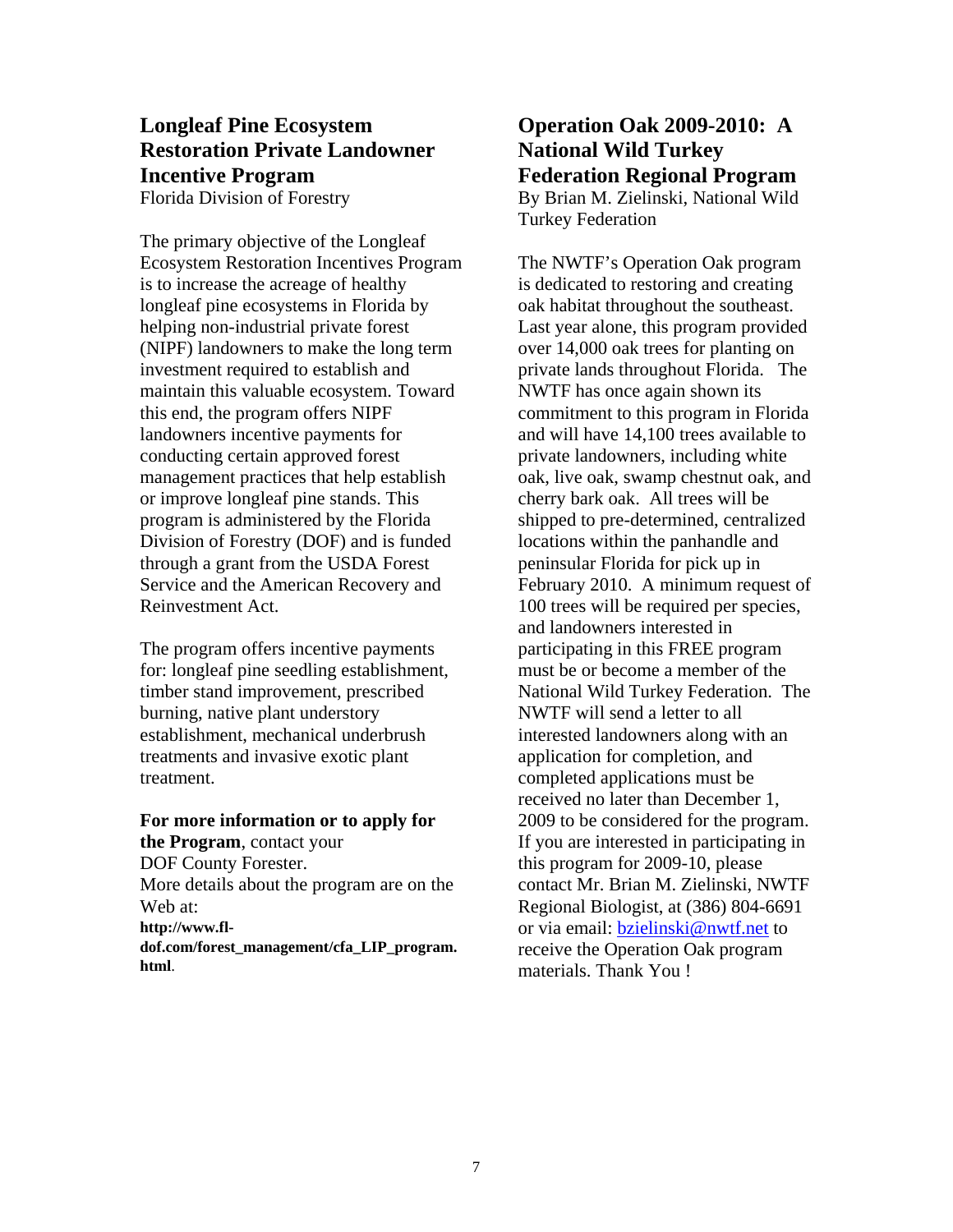# **Congratulations Certified Forest Stewards and Tree Farmers!**



Lake Como Co-op: Mike Chauncey and Lee St. Mary with Arthur Clothier (center), Pasco County





John Keteltas, Suwannee County





Wayne and Robin Crotty with Greg Staten, Hamilton County



Raymond Fletcher, Suwannee County Troy Register (R), Brian Cobble, Suwannee County David Hamrick, Leon County



Harold Kosola (R), Brian Cobble, Suwannee County John Mcleod, Suwannee County



David Poole, Suwannee County Mr. and Mrs. Malcolm Jones, Jr., Suwannee County Joe Boyles, Suwannee County



Richard Fish, Forest Steward, **Baker** County (correction from last issue)







**For more information about becoming a Certified Forest Steward or Tree Farmer, call your County Forester or learn about it at: http://www.fl-dof.com/forest\_management/cfa\_steward\_index.html http://www.floridaforest.org/tree\_farm.php**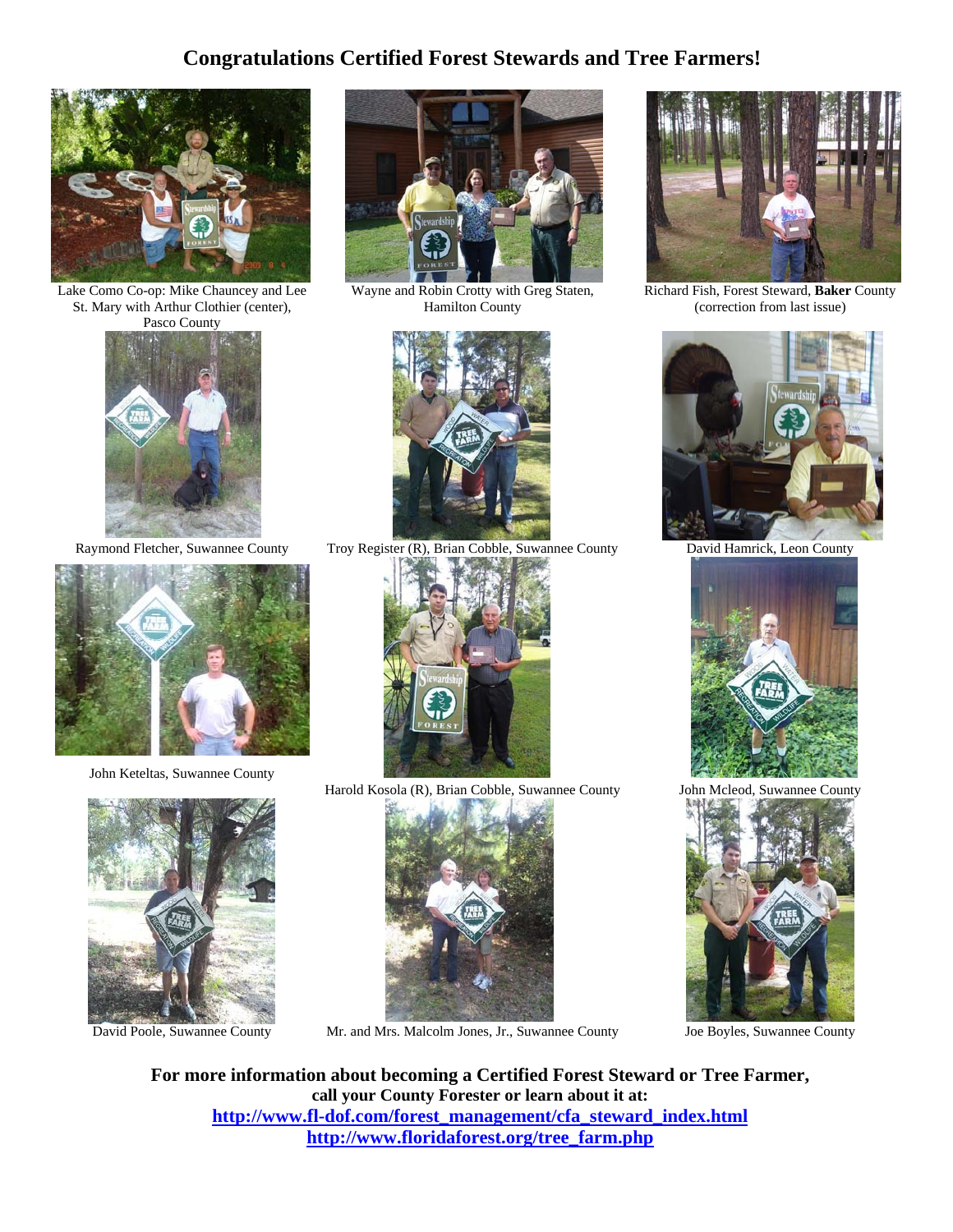

# **Property Tour**  *Saturiwa Conservation Area*  **Property of Mike Adams 2009 Forest Stewardship Landowner of the Year** *St. Johns County, FL*

# **Date:** *Thursday, February 25, 2010; meet and greet at 9:00 AM ET. Program begins promptly at 9:30.*

**Tour:** Mike Adams purchased 94 acres from Rayonier Timberlands in southwest St. Johns County in 1989, joined Florida's Forest Stewardship Program in April of 1995 and immediately implemented prescribed management activities on the property. Shortly after management began,



 he was recognized by the St. Johns County Timber Growers' Association as "1995 Tree Farmer of the Year." To further improve his skills, he formed associations with other conservation organizations including the National Wild Turkey Federation, US Fish  $\&$  Wildlife Service, and the American Tree Farm System. Through these associations and the technical assistance and educational programs provided through the Forest Stewardship Program, he has productively managed the property for timber, wildlife, recreation and aesthetics. Having made great progress in a relatively short time, he was certified as a Forest Steward in August of 2001. Since then, his Saturiwa Conservation Area has become one of the finest examples of sustainable, multiple-use forest management in Florida, earning Mr. Adams the title of Florida's Forest Stewardship Landowner of the Year. *This will be a walking tour, rain or shine, so please wear comfortable clothing and be prepared.* 

**Register:** A sponsored lunch will be served on-site after the tour, sponsors TBA. This program is free but you must preregister. **Call the St. Johns Office at (904) 209- 0430 to register.** *Attendance will be limited so please register soon!* Directions are on the back of this announcement. Please share with others who may be interested. Contact Chris Demers, (352) 846-2375, cdemers@ufl.edu, with questions about this or other Forest Stewardship Program events.









**Funding for Florida's Forest Stewardship Program is provided by the USDA Forest Service through the Florida Department of Agriculture and Consumer Services Division of Forestry and a grant from the Sustainable Forestry Initiative.**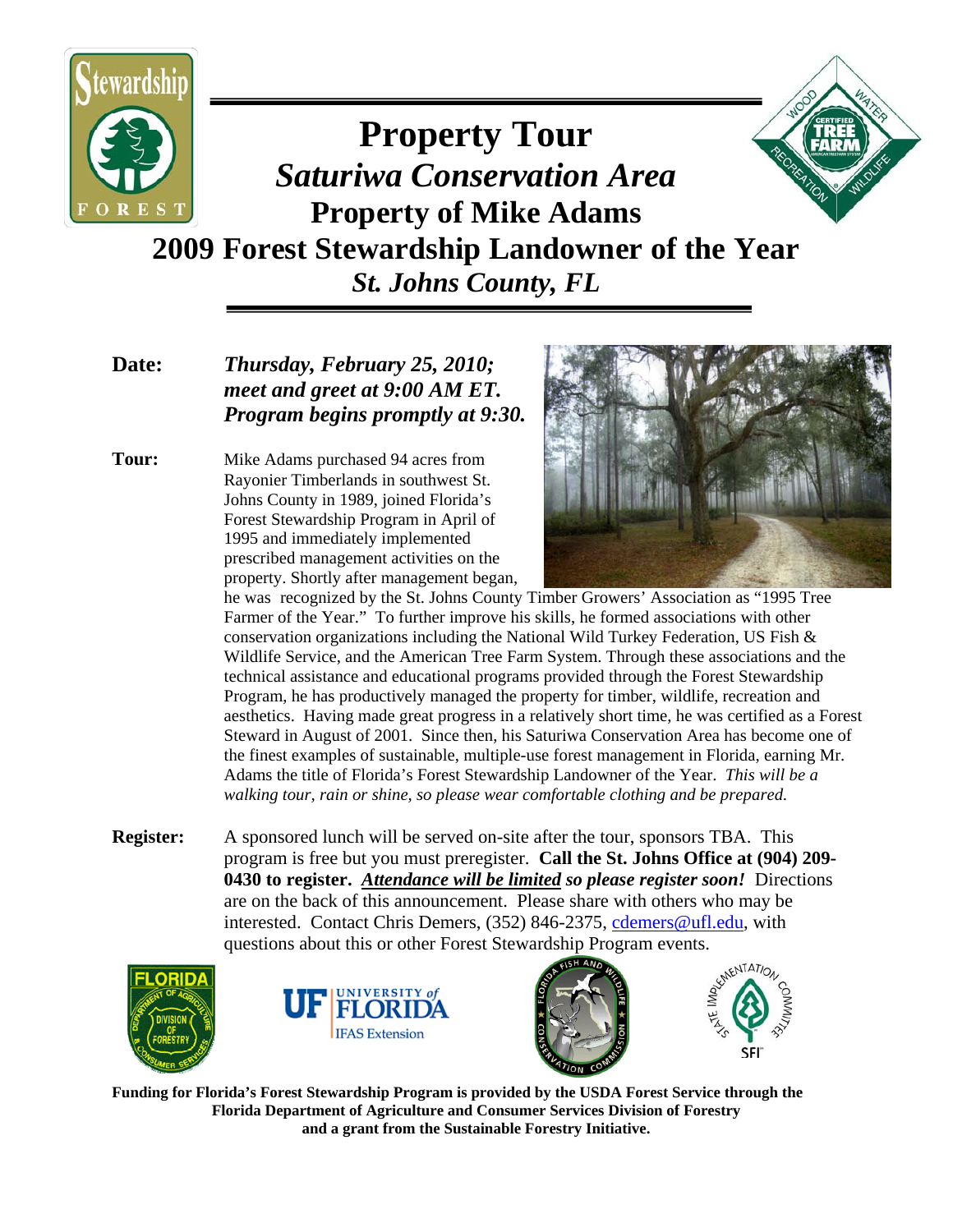# **Directions to Saturiwa Conservation Area 2425 CR 13 S, Elkton, FL 32033**

#### **From I-95**:

-Take State Road 207 west 8.5 miles to County Road 13

-Turn right on CR 13 and go 5.0 miles to the property entrance on the left. Look for "Forest Stewardship Tour" signs.

#### **From Palatka**:

-Take State Road 207 east to the town of Hastings and go 3.0 miles to County Road 13 -Turn left on CR 13 and go 5.0 miles to the property entrance on the left. Look for "Forest Stewardship Tour" signs.

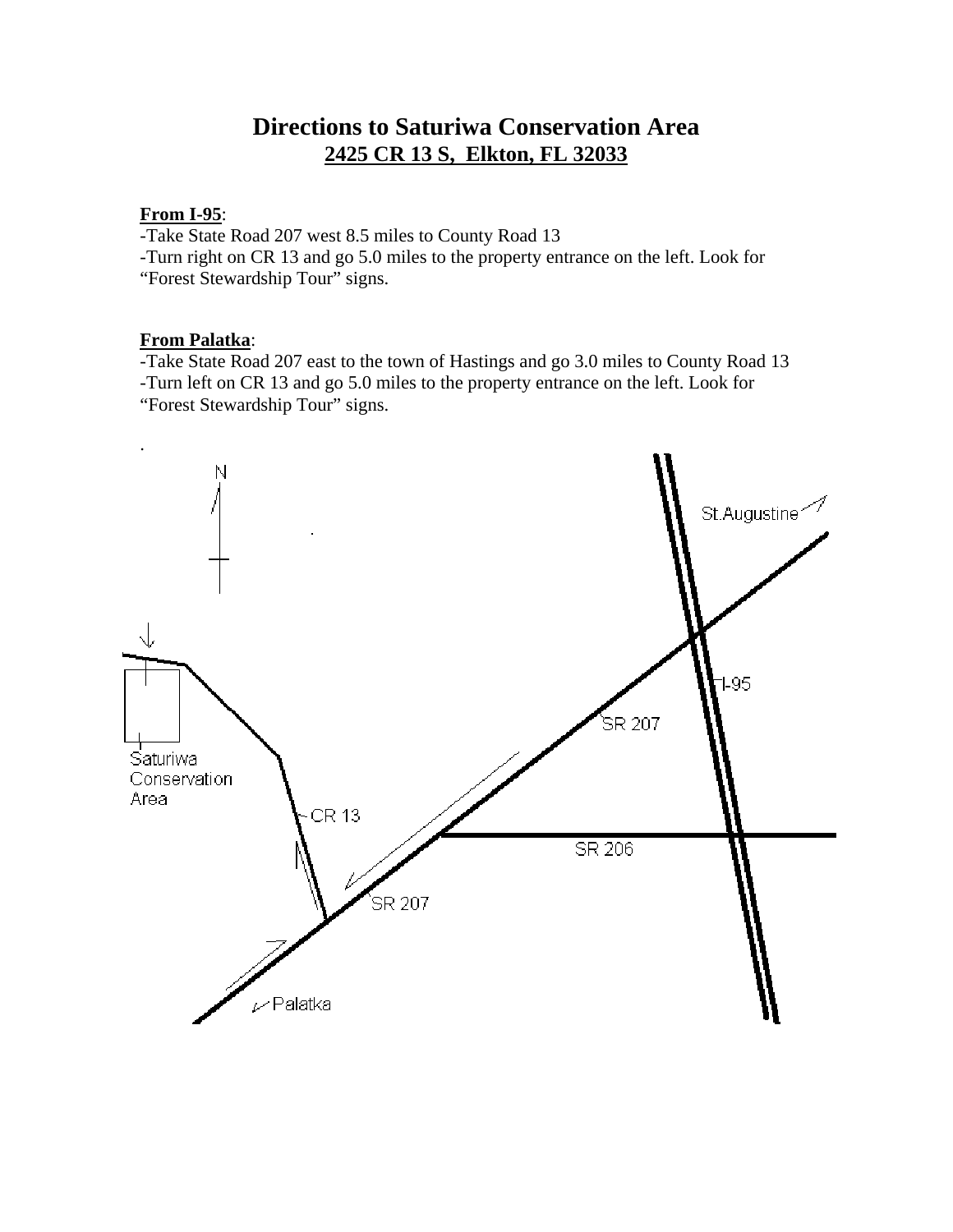# **Timber Price Update**

The timber pricing information below is useful for observing trends over time, but does not necessarily reflect current conditions at a particular location. Landowners considering a timber sale are advised to solicit the services of a consulting forester to obtain current local market conditions. Note that price ranges per ton for each product are also included.

Stumpage price ranges reported across Florida in the **3rd Quarter 2009** Timber Mart-South (TMS) report were:

- Pine pulpwood:  $$19 $28/\text{cord } ($7 $11/\text{ton})$ ,  $\downarrow$  (from average  $2^{\text{nd}}$  Quarter 2009 prices)
- Pine C-N-S: \$33 \$46/cord (\$12 \$17/ton), ↓
- Pine sawtimber: \$63 \$94/cord (\$23 \$35/ton), ↓
- Pine plylogs: \$67 \$93/cord (\$27 \$35/ton), ↑
- Pine power poles: \$125 \$164/cord (\$47 \$61/ton), ↑
- Hardwood pulpwood: \$10 \$23/cord (\$3 \$9/ton), ↑

# **Trend Report**

Despite some wet weather in many areas of Florida, average stumpage prices for the big three timber products were down or the same for the third straight quarter. Price reporters in the Southeast region indicate that the market for both sawtimber and chip-n-saw are stagnant. The trend line for pine pulpwood remains flat. On the bright side, average prices for the higher value products like plylogs and poles seem to be on the rebound, and prices for hardwood products in Florida were all up this quarter.